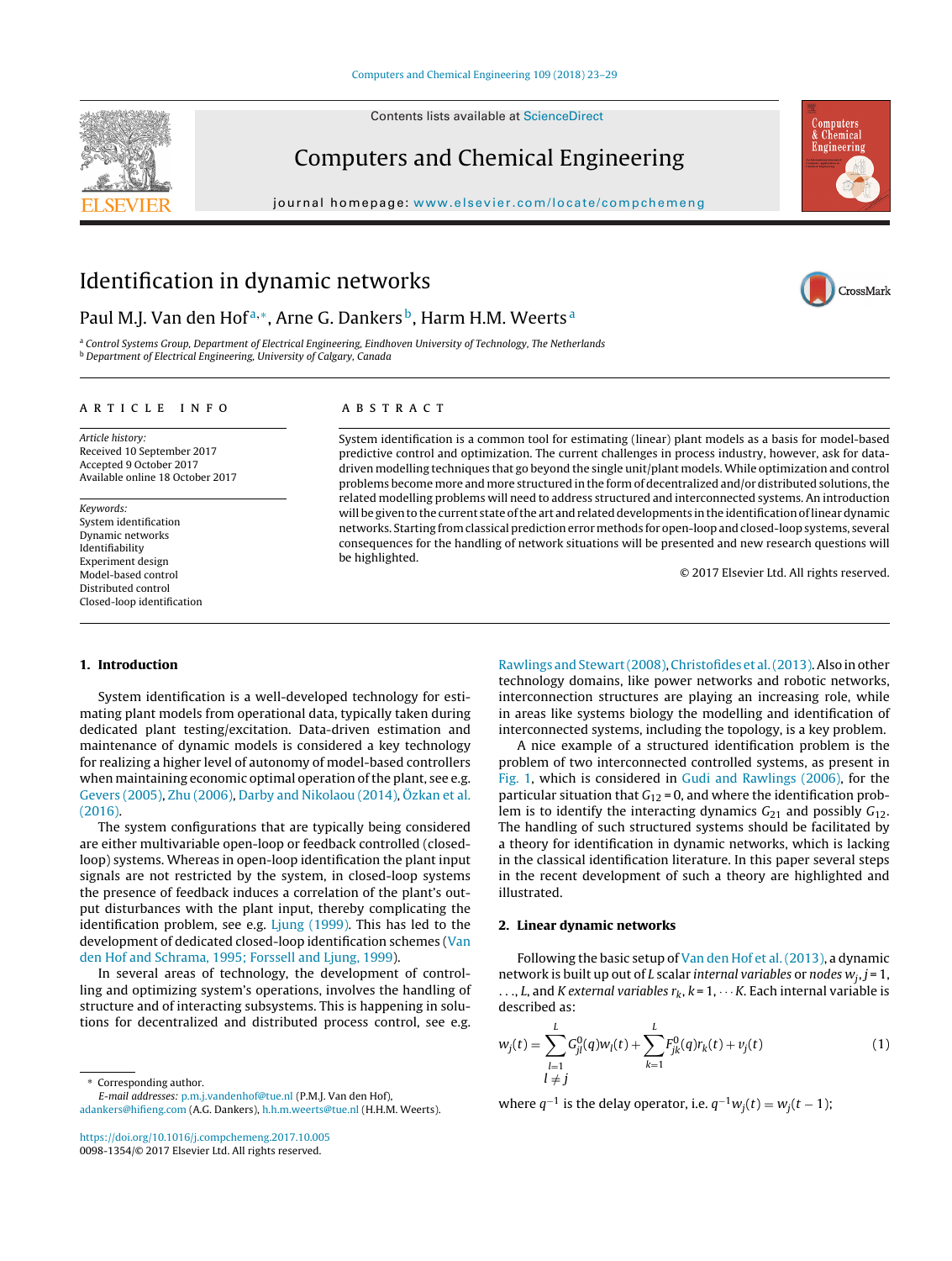<span id="page-1-0"></span>

**Fig. 1.** Interacting dynamics in two control loops.



**Fig. 2.** Node building block of a network.

- $\bullet \, \, G_{jl}^0$  are proper rational transfer functions, and the single transfers  $G_{jl}^0$  are referred to as *modules* in the network.
- $r_k$  are external variables that can directly be manipulated by the user. Without loss of generality we will assume in this paper that  $F^0_{jk} = 0$ , for  $j\, \neq\, k$ , and  $F^0_{jj} \, \in\, \{0,\, 1\},$  implying that – when present – the external signal  $r_i$  directly affects  $w_i$ .
- $\bullet$   $v_j$  is process noise, where the vector process  $v = \left[ v_1 \cdots v_L \right]^T$  is modelled as a stationary stochastic process with rational spectral density, such that there exists a p-dimensional white noise process  $e\!:=\![e_1\cdots e_p]^T$  with diagonal covariance matrix  $\Lambda^0\!>\!0$  and  $p \leq L$ , such that  $v(t) = H^0(q)e(t)$ , with  $H^0$  a proper rational transfer function matrix that is monic and stable and has a stable left inverse.

A single building block of the network is depicted in Fig. 2.

The situation that we would like to consider is the full network constructed by combining  $(1)$  for all node signals,

$$
\begin{bmatrix} w_1 \\ w_2 \\ \vdots \\ w_l \end{bmatrix} = \begin{bmatrix} 0 & G_{12}^0 & \cdots & G_{1l}^0 \\ G_{21}^0 & 0 & \ddots & \vdots \\ \vdots & \ddots & \ddots & G_{l-1}^0 & 0 \\ G_{11}^0 & \cdots & G_{l-1}^0 & 0 \end{bmatrix} \begin{bmatrix} w_1 \\ w_2 \\ \vdots \\ w_l \end{bmatrix} + F^0 \begin{bmatrix} r_1 \\ r_2 \\ \vdots \\ r_l \end{bmatrix} + H^0 \begin{bmatrix} e_1 \\ e_2 \\ \vdots \\ e_p \end{bmatrix}
$$

Using obvious notation this results in the matrix equation:

$$
w = G^{0}(q)w + R^{0}(q)r + H^{0}(q)e,
$$
\n(2)

where  $R^0(q)$  is the  $L \times K$  submatrix of  $F^0$  composed of those columns of  $F^0$  that relate to external variables that are actually present, while the present excitation signals are collected in the K-dimensional vector signal r.

# **3. Identification of a single module – the full MISO approach**

# 3.1. Direct method

When the objective is to identify a single module in the network, denoted as  $G_{ji}^0$ , while the topology of the network is known, there is a direct identification algorithm that can provide a consistent estimate of this module dynamics. In order to apply this method the following additional assumptions are formulated:

- The spectral density  $\Phi_{\nu}(\omega)$  is diagonal, i.e. all noise signals are mutually uncorrelated;
- Every loop around node signal  $w_i$  has a delay (no algebraic loops);

Next we will formulate the algorithm, which is a direct generalization of the classical direct method for closed-loop identification [\(Van](#page-6-0) [den](#page-6-0) [Hof](#page-6-0) et [al.,](#page-6-0) [2013\):](#page-6-0)

- 1. Determine the set  $\mathcal{N}_j$  of all node numbers k such that  $G_{jk}^0 \neq 0$ ; all node signals in this set need to be measured, besides  $w_j$ .
- 2. Determine the subset  $\mathcal{K}_j\subset \mathcal{N}_j$  of all node numbers  $k$  such that  $G^0_{jk}$ is known a priori.
- 3. Denote  $\mathcal{U}_j = \mathcal{N}_j \backslash \mathcal{K}_j$ , as the set of node signals  $k$  for which  $G^0_{jk}$  needs to be estimated.
- 4. Determine  $\bar{w}_j(t)$ := $w_j(t)$   $r_j(t)$   $\sum_{k \, \in \, \mathcal{K}_j} G_{jk} w_k(t)$ .
- 5. Solve the identification problem

$$
\hat{\theta}_N
$$
:=arg min <sub>$\theta$</sub>   $\frac{1}{N} \sum_{t=0}^{N-1} \varepsilon^2(t, \theta)$ , with

$$
\varepsilon(t,\theta) := H_j(\theta)^{-1} [\bar{w}_j(t) - \sum_{k \in \mathcal{U}_j} G_{jk}(\theta) w_k(t)].
$$
\n(3)

Then  $G_{jk}(\widehat{\theta}_N)$ ,  $k\, \in\, \mathcal{U}_j$  and  $H_j(\widehat{\theta}_N)$  are estimated consistently, provided that the model set is parametrized so as to contain the real underlying system (system in the model set), and the input signals of the estimated modules  $G_{ik}(\theta)$  are sufficiently informative.<sup>1</sup>

When applying this algorithm to the example network in [Fig.](#page-2-0) 3, in a situation that the objective would be to identify the module  $G_{21}^0$ , it follows that  $\mathcal{N}_2 = \{1, 3, 6, 7\}$ . If all the corresponding modules are unknown, they need to be identified, leading to a 4-input, 1-output identification problem. The consistent estimation of the target module  $G_{21}^0$  is then embedded in the consistent estimation of all 4 modules in the considered MISO system.

# 3.2. Two-stage/projection approach

Whereas the direct identification method requires exact noise modelling in order to arrive at consistent module estimates, a second approach, called the two-stage or projection approach, allows to estimate module dynamics independently from noise models. Rather than using measured node signals as model inputs, this

 $1$  More detailed conditions for informativity of the data are explored in [Gevers](#page-6-0) [and](#page-6-0) [Bazanella](#page-6-0) [\(2015\).](#page-6-0)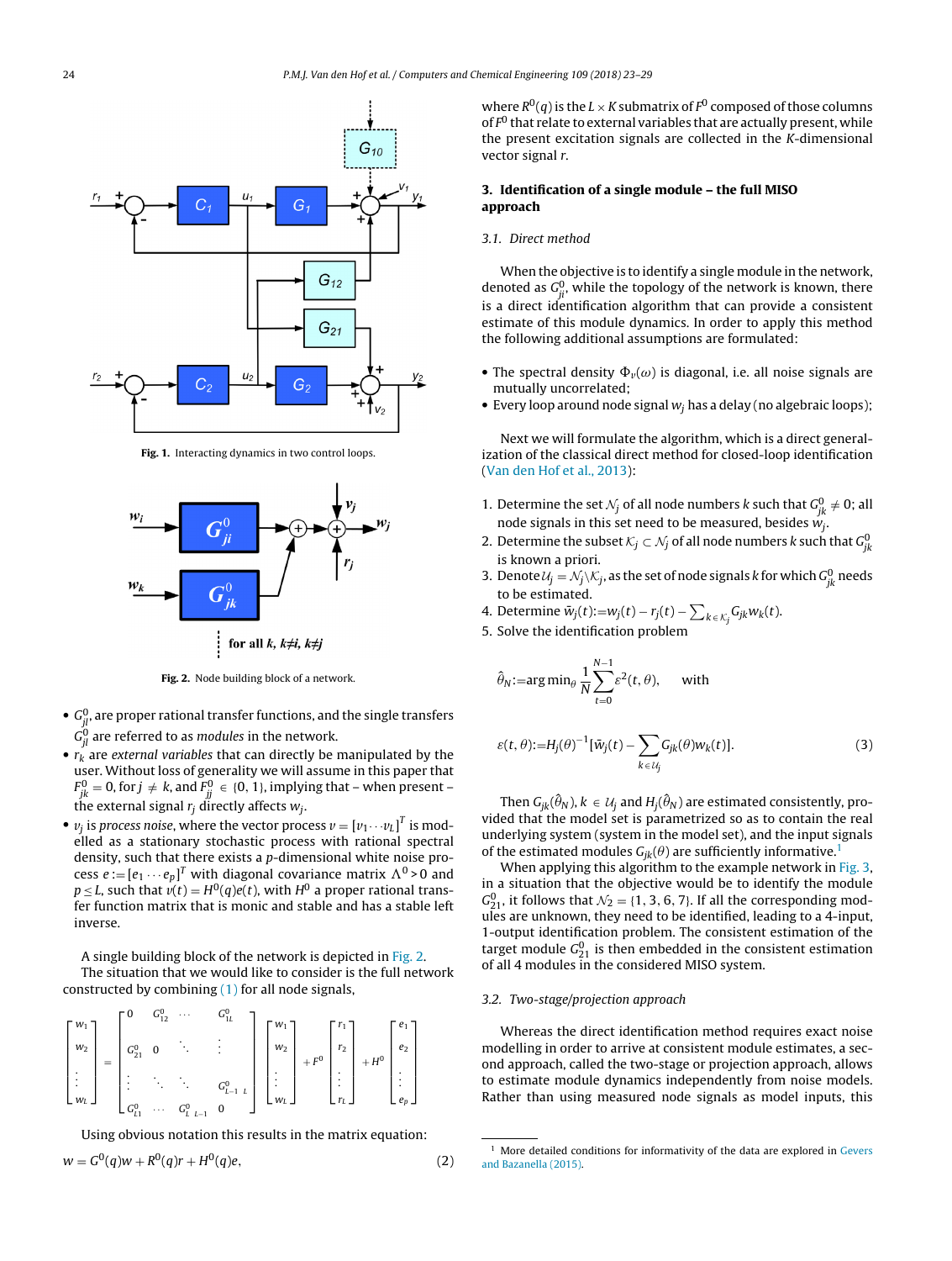<span id="page-2-0"></span>

**Fig. 3.** Example of a dynamic network.

method uses projected node signals, i.e. node signals that are projected onto external excitation signals  $r_i$ , as introduced in [Van](#page-6-0) [den](#page-6-0) [Hof](#page-6-0) [and](#page-6-0) [Schrama](#page-6-0) [\(1993\)](#page-6-0) for classical closed-loop identification problems.

The algorithm from the previous subsection is now adapted as follows:

- 1. Select a set of excitation signals  $\{r_m\}$ , with  $m \in \mathcal{R}_{is}$  that are correlated with  $w_i$ .
- 2. Denote  $U_{iS} \subset U_i$  as the set of node signals that is correlated to any of the excitation signals in  $\mathcal{R}_{is}$ .
- 3. Determine the projected signals  $w_k^{(R_{is})}$ , for  $k \in \mathcal{U}_{is}$ . This can be done through correlation techniques, or through an estimation procedure, according to [Van](#page-6-0) [den](#page-6-0) [Hof](#page-6-0) [and](#page-6-0) [Schrama](#page-6-0) [\(1993\).](#page-6-0)
- 4. Proceed with steps 4–5 above, with the prediction error

$$
\varepsilon(t,\theta) := H_j(\eta)^{-1} [\bar{w}_j(t) - \sum_{k \in \mathcal{U}_{is}} G_{jk}(\theta) w_k^{(\mathcal{R}_{is})}(t)].
$$

Then  $G_{jk}(\widehat{\theta}_N)$ ,  $k\,\in\,\mathcal{U}_{is}$  are estimated consistently, provided that the model set is parametrized so as to contain the real underlying system (modules in the model set), and the projected input signals  $w_{k}^{(\mathcal{R}_{i})}$  are sufficiently informative.<sup>2</sup>

When applying this algorithm to the example of Fig. 3, and focusing again on estimating module  $G_{21}^0$ , then, when choosing the external signal  $r_1$ , so  $\mathcal{R}_{is} = \{1\}$ , it follows that  $\mathcal{U}_{is} = \{1, 3, 6, 7\}$ . So again we will have a 4-input, 1-output identification problem. However when all input signals are projected onto  $r_1$ , the resulting signals might not be sufficiently informative. In order to reach this, an option to include the external signals  $r_4$ ,  $r_5$  and  $r_8$  too, leading to  $\mathcal{R}_{is} = \{1, 4, 5, 8\}$ . The network topology conditions on the excitation signals  $r_m$ , i.e. the possible correlations with node signals, can be verified by algorithms from graph theory [\(Van](#page-6-0) [den](#page-6-0) [Hof](#page-6-0) et [al.,](#page-6-0) [2013\).](#page-6-0)

#### **4. Predictor input selection**

# 4.1. Direct method

The methods discussed in the previous section include basically all node signals in  $N_i$  as inputs in the predictor models. Including all possible inputs is typically not necessary; there is an opportunity to make a more sparse selection. This can be of importance if some node signals in the network are hard (or expensive) to measure. The methods presented below originate from [Dankers](#page-6-0) et [al.](#page-6-0) [\(2016\).](#page-6-0)

We are going to construct a set  $\mathcal{D}_i \subset \mathcal{U}_i$ , being a set of node variables that will serve as predictor inputs.<sup>3</sup>

In view of the consistent identification of the module  $G_{ji}^0$ , a relaxed set of conditions that needs to be satisfied for this set  $\mathcal{D}_i$ can be formulated as follows:

- (a)  $i \in \mathcal{D}_j, j \notin \mathcal{D}_j;$
- (b) every path from  $w_i$  to  $w_j$ , excluding the path  $G_{ji}^0$ , goes through a node  $w_k$ ,  $k \in \mathcal{D}_i$ ;
- (c) every loop through  $w_j$  goes through a node  $w_k$ ,  $k \in \mathcal{D}_j$ .

These conditions state that every path that is parallel to  $G_{ji}^0$  and every loop around  $w_i$  should be "blocked" by a predictor input. If these conditions are satisfied for  $\mathcal{D}_i$ , then a reduced (immersed) network can be constructed composed of node signals  $\{j, \mathcal{D}_i\}$ . The immersed network is a network in which a particular set of nodes is removed, and therefore a network with a reduced set of node signals remains. However the node signals that remain are invariant, i.e.they are exactly the same signals as in the original network. This immersed network will have module dynamics  $\check{G}^0_{jk}$ ,  $k \in \mathcal{D}_j$ , that in general will be different from the original module dynamics, while the node signals remain invariant. However under the conditions listed above it holds that  $G_{ji}^0 = \check{G}_{ji}^0$ , and therefore in the immersed network we can still identify the intended module  $G_{ji}^0$ .

In order to guarantee consistency of the module estimate, one additional condition needs to be satisfied, which is related to the notion of confounding variables.

In the current setup of output variable  $w_i$  and a set  $\mathcal{D}_i$  of predictor inputs, a variable  $v_{\ell}$  is called a confounding variable if it directly affects the output  $w_i$  as well as at least one of the inputs  $w_k$ ,  $k \in \mathcal{D}_i$ . Formally stated,  $v_{\ell}$  is a confounding variable if there exists an input node  $k \in \mathcal{D}_i$  such that there exist paths from  $v_\ell$  to  $w_k$  and from  $v_\ell$  to  $w_i$  that do not pass through a node in  $\{j, \mathcal{D}_i\}$ . Confounding variables are non-measured variables that affect both input and output, and create correlation between the two signals that is not generated by the dynamics of the module of interest.

After construction of the set  $\mathcal{D}_i$  the direct MISO identification method of Section [3.1](#page-1-0) can be applied with the predictor input set

<sup>2</sup> For the two-stage/projection approach the condition on absence of algebraic loops around  $w_i$  can be removed.

<sup>&</sup>lt;sup>3</sup> It is actually not strictly necessary that  $\mathcal{D}_j \subset \mathcal{U}_j$ .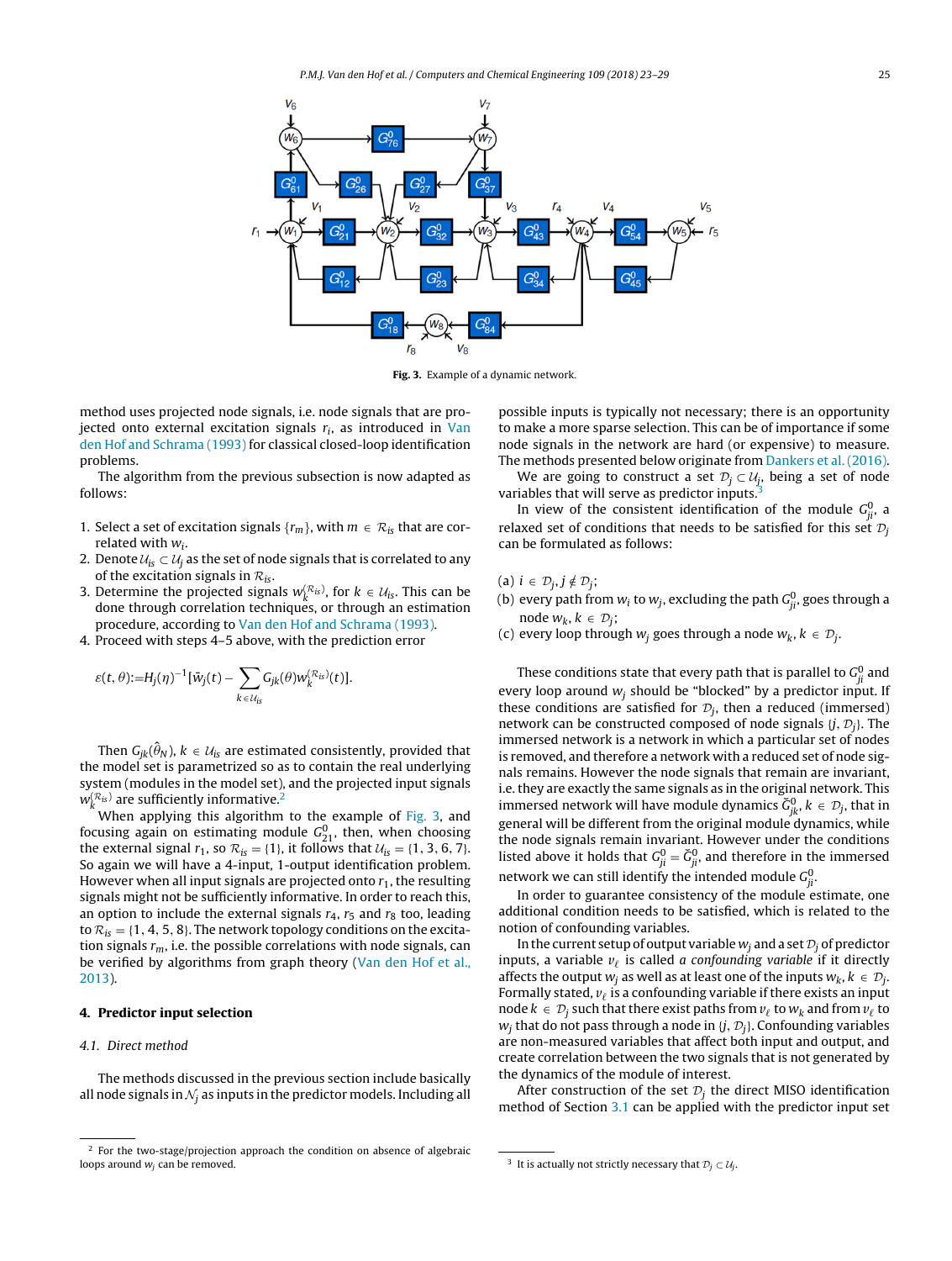$w_k$ ,  $k \in \mathcal{D}_i$ . Under the usual conditions, listed in Section [3.1,](#page-1-0) the module  $G_{ji}^0$  is estimated consistently provided that no disturbance signal  $v_\ell$  is a confounding variable.

If we return to the example of [Fig.](#page-2-0) 3 and the modelling of  $G_{21}^0$ , it follows that in order to satisfy conditions  $(a)-(c)$  above, it would suffice to choose  $\mathcal{D}_i = \{1, 3, 6\}$ . In comparison with the previous section, node signal  $w_7$  is not necessary as a predictor input for the immersed network to maintain  $G_{21}^0$ . However in this setting,  $w_7$  now acts as a confounding variable, since it has a path to input  $w_3$  and output  $w_2$ . This confounding variable can be "blocked" by including  $w_7$  as a predictor input into  $\mathcal{D}_i$ , as in that situation  $w_7$  is no longer a confounding variable. As a result, we have not been able to effectively reduce the set of predictor inputs in this particular case, in comparison with the situation described in Section [3.1.](#page-1-0)

## 4.2. Two-stage/projection approach

A similar result as in the previous section can be formulated for the two-stage/projection approach, but with slightly varying conditions. The most important difference being that for this method the presence of confounding variables is no problem for consistency. The selection of input nodes  $\mathcal{D}_i$  needs to satisfy conditions (a)–(c) from the previous section, in order to guarantee the correct dynamics being present in  $\breve{\mathsf{G}}^0_{ji}.$ 

Let  $\{r_m\}$ ,  $m \in \mathcal{T}_i$  be the external excitation signals onto which the input node signals { $w_k$ },  $k \in \mathcal{D}_j$  will be projected, while this projection is denoted as  $w_k^{(\mathcal{I}_j)}$ .

Then application of the two-stage/projection method, on the basis of the prediction error:

$$
\varepsilon(t,\theta){:=}\check{H}_{j}(\eta)^{-1}[\check{w}_{j}(t)-\sum_{k\,\in\,\mathcal{D}_{j}}\check{G}_{jk}(\theta)w_{k}^{(\mathcal{I}_{j})}(t)]
$$

will lead to a consistent estimate of  $\breve G_{ji}^0 = G_{ji}^0,$  under conditions that are similar to the conditions as formulated in Section [3.2,](#page-1-0) while additionally there should not exist external signals that are selected in  $T_i$  that have paths to  $w_i$  that do not pass through nodes in  $\mathcal{D}_i$ . Such external excitation signals would then act as a disturbance on the output that is correlated with the inputs.

When applying this result to the situation of the dynamic net-work in [Figs.](#page-2-0) 3 and 4, we can choose  $\mathcal{D}_i = \{1, 3, 6\}$  as predictor inputs, while all reference signals can be used for projection, i.e.  $T<sub>i</sub> = \{1, 4, 5, 8\}$ . The fact that  $\nu$ <sub>7</sub> is a confounding variable is no limitation now, and thus  $w_7$  does not need to be included as a predictor input, and so does not need to be measured. The signals that need to be measured are indicated in green in [Fig.](#page-4-0) 4.

#### **5. Module identification with sensor noise**

It is often the case that the variables  $w_k$  in [\(1\)](#page-0-0) are measured using sensors. The measurement error that results from imperfect sensor readings is called sensor noise and denoted  $s_k$ . The measured version of the internal variable  $w_k$  is modelled as

 $\tilde{w}_k(t) = w_k(t) + s_k(t),$ 

where  $s_k$  is modelled as a stationary stochastic noise process with rational power spectral density. In the open- and closed-loop system identification literature it is well known that sensor noise on the input can lead to biased estimates of the system dynamics if it is not properly handled ([Söderström,](#page-6-0) [2012\).](#page-6-0) With input noise the identification problem turns into an errors-in-variables problem. Because in a dynamic network setting an internal variable can often serve as both an "input" and an "output" to the identification problem, it is important to handle sensor noise properly to avoid unwanted bias in the estimated dynamics.

The main advantage of a dynamic network setting is that there may be opportunities to measure many variables, other than those strictly needed to identify the module of interest. These extra measurements can be used to handle the sensor noise. The additionally selected internal and external variables can be used as instrumental variables (IV). Let *z* denote a vector of instrumental variables:

$$
z^{T}(t) = [\tilde{w}_{\ell_1}(t) \cdots \tilde{w}_{\ell_n}(t) \ r_{m_1}(t) \ \cdots \ r_{m_p}(t)]
$$

and let  $\mathcal{I}_i$  denote the set of indices  $\{\ell_1, \dots \ell_n\}$  of internal variables selected as instrumental variables, satisfying that  $\mathcal{I}_i \cap \{ \mathcal{D}_i, j \} = \emptyset$ . The main assumptions that we make are:

- all sensor noise terms  $s_1, \ldots, s_L$  are mutually uncorrelated, i.e. the vector process s has a diagonal spectral density, and
- the sensor noises are uncorrelated to the process noises.

The mechanism to handle the sensor noise is to cross-correlate the predictor inputs with additionally measured internal variables, by considering

$$
R_{\tilde{w}_k z}(\tau) := \mathbb{E} \tilde{w}_k(t) z(t-\tau).
$$

Due to the above two assumptions, the sensor noise is not present in  $R_{\tilde{w}_k z}(\tau)$  for  $\tau \geq 0$ , leading to  $R_{\tilde{w}_k z}(\tau) = R_{w_k z}(\tau)$ . If there is a path from the instrumental variables to the predictor inputs  $w_k$ ,  $k \in \mathcal{D}_j$ then  $R_{w_kz}(\tau)$  will be non-zero and will contain all the information of the dynamics of the network, while not being a function of the sensor noise.

Rather than considering the prediction error  $\varepsilon(t, \theta)$  as in [\(3\),](#page-1-0) we now construct the correlation between prediction error and instrumental variable:

$$
R_{\varepsilon z}(\tau) = H_j(\theta)^{-1} [R_{\bar{w}_j z}(\tau) - \sum_{k \in \mathcal{D}_j} G_{jk}(\theta) R_{w_k z}(\tau)],
$$

and we replace the quadratic identification criterion:

$$
\hat{\theta}_N = \arg\min_{\theta \in \Theta} \sum_{\tau=0}^{n_z} R_{\epsilon z}^2(\tau).
$$

In [Dankers](#page-6-0) et [al.](#page-6-0) [\(2015\)](#page-6-0) it is shown that when using this quadratic criterion in the algorithm of the Direct Method presented in Section 3.1, this leads to a consistent estimate of  $G_{ji}^0$ , provided that the following additional conditions are satisfied:

- The "predictor inputs",  $R_{W_kZ}(\tau)$ ,  $\tau \geq 0$ ,  $k \in \mathcal{D}_j$  must be sufficiently informative, and
- There must be a delay in the paths from  $w_i$  to the instrumental variables  $w_{\ell}, \ell \in \mathcal{I}_i$ .

When considering the dynamic networks in [Fig.](#page-4-0) 5, while the objective is to estimate  $G_{32}^0$ , the classical instrumental variable (IV) method would work for situation (a), where  $\tilde{w}_1$  could be chosen as an instrumental variable in a typical linear regression scheme, that requires the IV-signal to be correlated to the input signal (in this case  $w_2$ ), but uncorrelated to the output noise  $v_3$  ([Gilson](#page-6-0) [and](#page-6-0) [Van](#page-6-0) [den,](#page-6-0) [2005\).](#page-6-0) In the system depicted in [Fig.](#page-4-0) 5(b) this latter condition is not satisfied. However the dynamic network method discussed in this section would also work in case (b), when choosing  $\tilde{w}_1$  as IV-signal, provided that there is a delay in  $G^0_{13}$ .

The overall observation is that in a dynamic network, sensor noise is more easily dealt with than in a simple open-loop or closedloop system, simply because of the presence of multiple signals that can be used to extract the relevant information.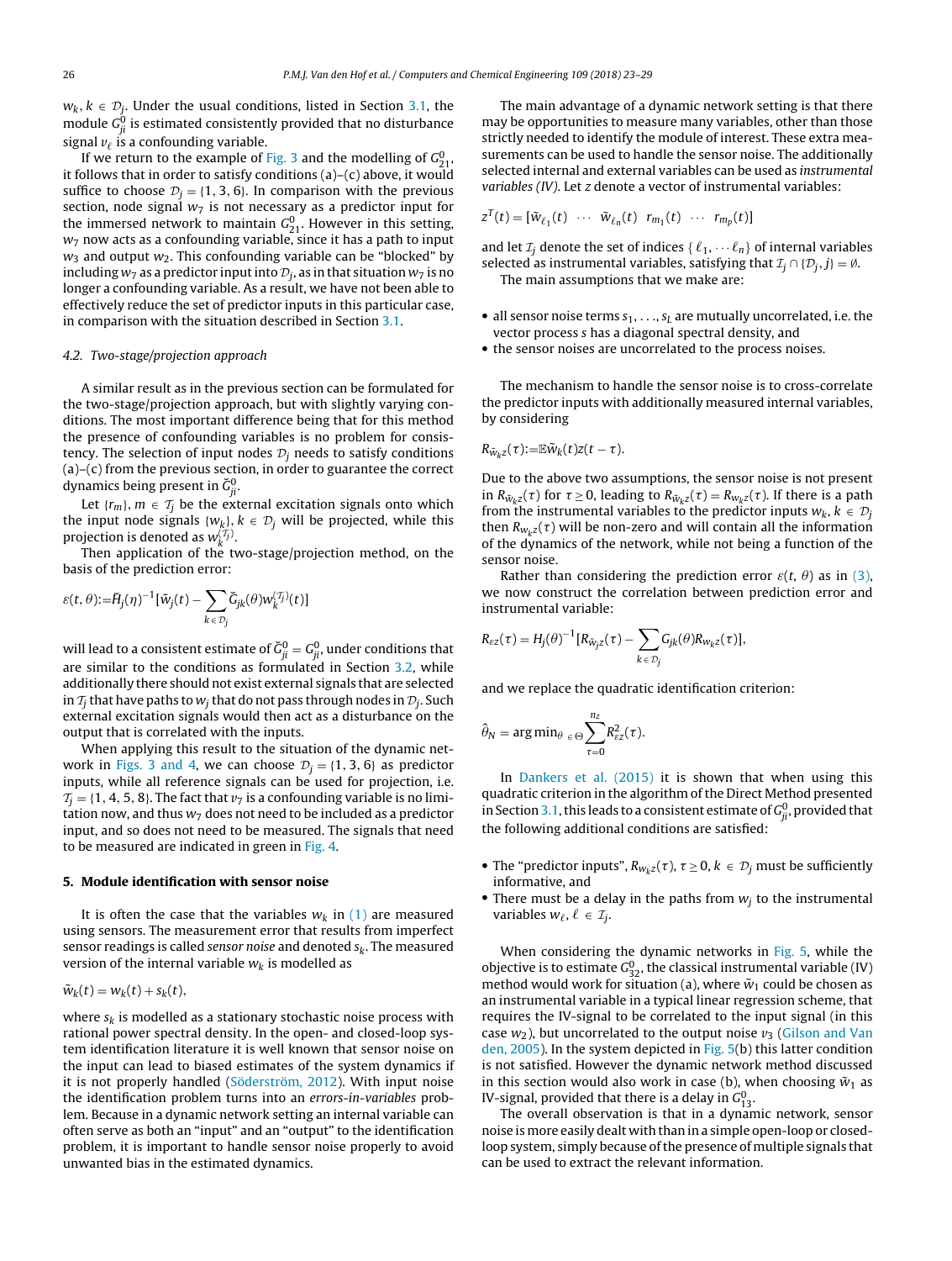<span id="page-4-0"></span>

**Fig. 4.** Network with selected predictor inputs for two-stage identification of  $G^0_{21}$ . The selected inputs are projected onto  $r_1$ ,  $r_4$ ,  $r_5$ ,  $r_8$ .



Fig. 5. Closed loop data generating systems with sensor noise ([Dankers](#page-6-0) et [al.,](#page-6-0) [2015\).](#page-6-0)

# **6. Network identifiability**

When we move from the (local) identification of a single module to the (global) identification of either the dynamics or the topology ofthe full network, other questions have to be addressed. It also has to be noted that local identification of a module through estimating a MISO model, can only be justified (from a minimum variance perspective) if the process noises on the different node signals are uncorrelated.

In handling the full network, we will expand the assumption on the process noise, to allow for correlation over the different nodes, thus allowing  $\Phi_{\nu}(\omega)$  to be non-diagonal.

When identifying the full network dynamics in that situation, one of the important questions is whether the dynamic network is uniquely represented in the model set that is chosen. E.g. if we allow transfer functions to appear between all node signals available, can we then uniquely identify the network? It can be expected that the answer to this question will be related to the type of excitation that is present in the network (on which locations are external excitation signals present?) and structural restrictions that we can impose on the chosen model set (which node signals are connected with each other?).

We will consider a network model set, to be defined as

 $\mathcal{M} := \{ (G(\theta), H(\theta), R(\theta)), \theta \in \Theta \}$ 

where a network model is represented by the triplet  $M(\theta) = (G(\theta),$  $H(\theta)$ ,  $R(\theta)$ ).

The network transfer function is denoted by

$$
T^0 := [I - G^0]^{-1} [H^0 \ R^0],
$$

reflecting the mapping from external signals  $e$  and  $r$  to node signals w.  $T^0$  is the (MIMO) transfer function that can generally be uniquely identified from measured data, provided that the external excitation signals are sufficiently informative. The network transfer function of a particular model, represented by  $\theta$ , will be indicated by  $T(\theta)$ .

The concept of network identifiability addresses the question whether two different models in  $M$  have the same network transfer function. The model set  $M$  will be called network identifiable [\(Weerts](#page-6-0) et [al.,](#page-6-0) [2015\),](#page-6-0) if for any two models  $M(\theta_1)$  and  $M(\theta_2)$  in M it holds that

 $\{T(\theta_1) = T(\theta_2)\} \Rightarrow \{M(\theta_1) = M(\theta_2)\}.$ 

Note that network identifiability is referring to a property of the model set in terms of properties of the models M. This is in contrast with the classical identifiability concept that is typically formulated in terms of uniqueness of parameter values [\(Ljung,](#page-6-0) [1999\).](#page-6-0) The model set  $M$  can be chosen in different ways, depending on the structural conditions that we would like to impose on the models. If all possible modules (connecting each and every node in the network) are parametrized, then identifiability of the model set will require strong conditions on the excitation signals being present.

Under rather generic conditions on the model set (see [Weerts](#page-6-0) et [al.,](#page-6-0) [2017\),](#page-6-0) network identifiability can be shown if the following conditions are satisfied:

- 1. Each row *i* of  $\begin{bmatrix} G(\theta) & H(\theta) & R(\theta) \end{bmatrix}$  has at most  $K+p$  parameterized entries, where  $K$  is the number of external excitation signals and  $p$  is the number of white noise processes driving the process noise *v*, and
- 2. For each row *i*,  $\tilde{T}$  has full row rank, where  $\tilde{T}$  is the submatrix of T composed of those rows *j* that correspond to elements  $G_{ii}(\theta)$ that are parameterized, and of those columns k that correspond to elements  $U_{ik}(\theta)$  in  $U(\theta) := \begin{bmatrix} H(\theta) & R(\theta) \end{bmatrix}$  that are not parameterized.

The second condition is automatically satisfied whenever  $[H(\theta) \ R(\theta)]$  is of diagonal structure and has full row rank for all  $\theta$ , being a situation which is guaranteed if each and every node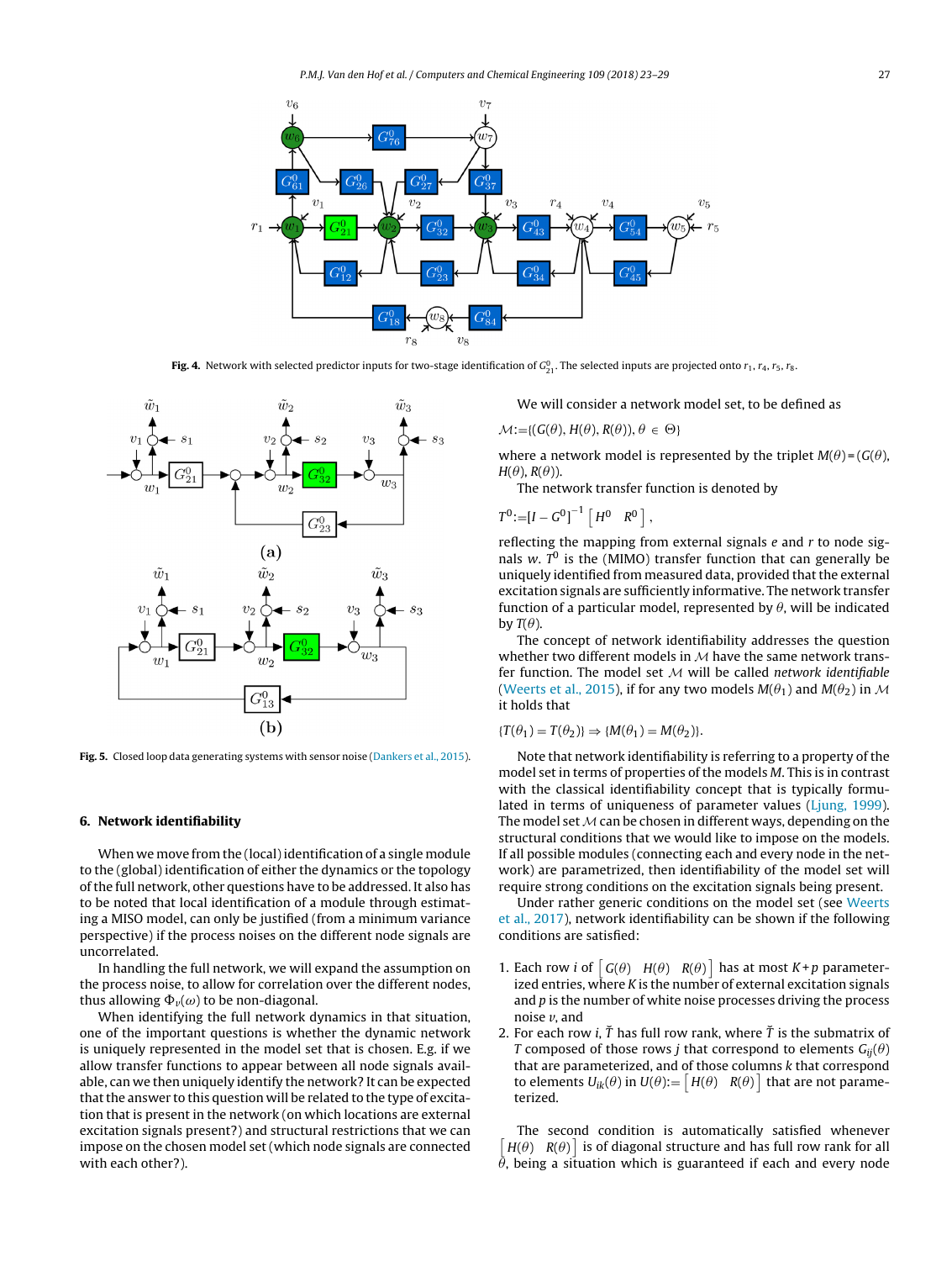![](_page_5_Figure_1.jpeg)

**Fig. 6.** Five node dynamic network [\(Weerts](#page-6-0) et [al.,](#page-6-0) [2017\).](#page-6-0)

signal has either an excitation signal  $r$  or an independent process disturbance *v* directly connected to it.

As an example consider the dynamic network in Fig. 6, with three process noises and two external excitations. We can consider three different situations now:

1. If the three noise terms are known to be uncorrelated, and the presence of  $r_4$  and  $r_5$  is known, then

$$
\begin{bmatrix} H(\theta) & R(\theta) \end{bmatrix} = \begin{bmatrix} H_1(\theta) & 0 & 0 & 0 & 0 \\ 0 & H_2(\theta) & 0 & 0 & 0 \\ 0 & 0 & H_3(\theta) & 0 & 0 \\ 0 & 0 & 0 & 1 & 0 \\ 0 & 0 & 0 & 0 & 1 \end{bmatrix}
$$

being diagonal and of full row rank, implying that for any parametrization of  $G(\theta)$ , the model set is identifiable. This is caused by the independent excitation of each node of the network.

2. If  $v_1$  and  $v_2$  are known to be correlated, they have to be modelled in a multivariable way, leading to

$$
\begin{bmatrix} H(\theta) & R(\theta) \end{bmatrix} = \begin{bmatrix} H_{11}(\theta) & H_{12}(\theta) & 0 & 0 & 0 \\ H_{21}(\theta) & H_{22}(\theta) & 0 & 0 & 0 \\ 0 & 0 & H_{3}(\theta) & 0 & 0 \\ 0 & 0 & 0 & 1 & 0 \\ 0 & 0 & 0 & 0 & 1 \end{bmatrix}
$$

Since we do not have a guarantee anymore that this matrix is full row rank, we loose network identifiability if the network structure in  $G(\theta)$  is fully parametrized. A fully parametrized  $G(\theta)$  will be a 5 × 5 matrix with 4 parametrized transfers on each row. This implies that the first two rows of the matrix  $\begin{bmatrix} G(\theta) & H(\theta) & R(\theta) \end{bmatrix}$  will have 6 parametrized entries, while the number of external signals  $K+p=5$ . In this situation we loose identifiability.

3. If we consider the same situation, but now using information on the topology of the network, i.e. we parametrize

$$
G(\theta) = \begin{bmatrix} 0 & G_{12}(\theta) & 0 & 0 & G_{15}(\theta) \\ G_{21}(\theta) & 0 & G_{23}(\theta) & 0 & 0 \\ 0 & 0 & 0 & G_{34}(\theta) & 0 \\ 0 & 1 & 0 & 0 & 0 \\ 0 & 0 & G_{53}(\theta) & 0 & 0 \end{bmatrix}
$$

then the maximum number of parametrized entries in  $\sqrt{ }$  $G(\theta)$   $H(\theta)$   $R(\theta)$  is 4 and the first condition for network identifiability is satisfied. It can be verified that in this case also the second condition is satisfied, and that network identifiability is guaranteed.

#### **7. The interacting two-control loops**

The situation of the interacting two control loops as sketched in [Fig.](#page-1-0) 1, has been treated in detail in [Gudi](#page-6-0) [and](#page-6-0) [Rawlings](#page-6-0) [\(2006\),](#page-6-0) with respect to the identification of the interacting dynamics  $G_{21}$  for the situation that  $G_{12}$  = 0. When considering this problem in the scope of the network identification approaches in the present paper, the following observations can be made:

- A direct way to identify  $G_{21}$  would be to model the two-input one-output system, having  $u_1$  and  $u_2$  as inputs and  $y_2$  as output, and applying a direct identification method. Provided that  $u_1$  and  $u_2$  are sufficiently exciting, this would lead to a consistent estimate of  $G_{21}$  and  $G_2$ , under the condition that an appropriate noise model is identified too.
- Alternatively the necessity to include a noise model could be relaxed by using a two-stage/projection approach where the input signals  $u_1$  and  $u_2$  are projected onto the external excitation signals  $r_1$  and  $r_2$ , as well as onto possible additional dither signals added to the plant inputs.

Given the results in this paper, also the situation of having both interacting dynamics  $G_{21}$  and  $G_{12}$  being present can be treated, by identifying two two-input one-output models, having  $u_1$  and  $u_2$  as inputs, and either  $y_1$  or  $y_2$  as outputs. From a variance point of view it would be attractive to combine those two identification tasks in the identification of one multivariable two-input two-output model.

#### **8. Discussion and challenges**

We have presented a schematic picture on identification methods and tools that are suitable for identification of modules in dynamic networks, that are based on classical closed-loop identification schemes. Identification in/of dynamic networks is a challenging area for which many of the problems still need to be sorted out. Questions like: optimal locations of sensors and actuators in order to achieve a particular model accuracy, experiment design, and identifying the topology of networks on the basis of data, are just a few topics that can be mentioned in this sense. Additionally, while allowing to let the networks grow in dimensions, the scalability of algorithms will become an important topic.